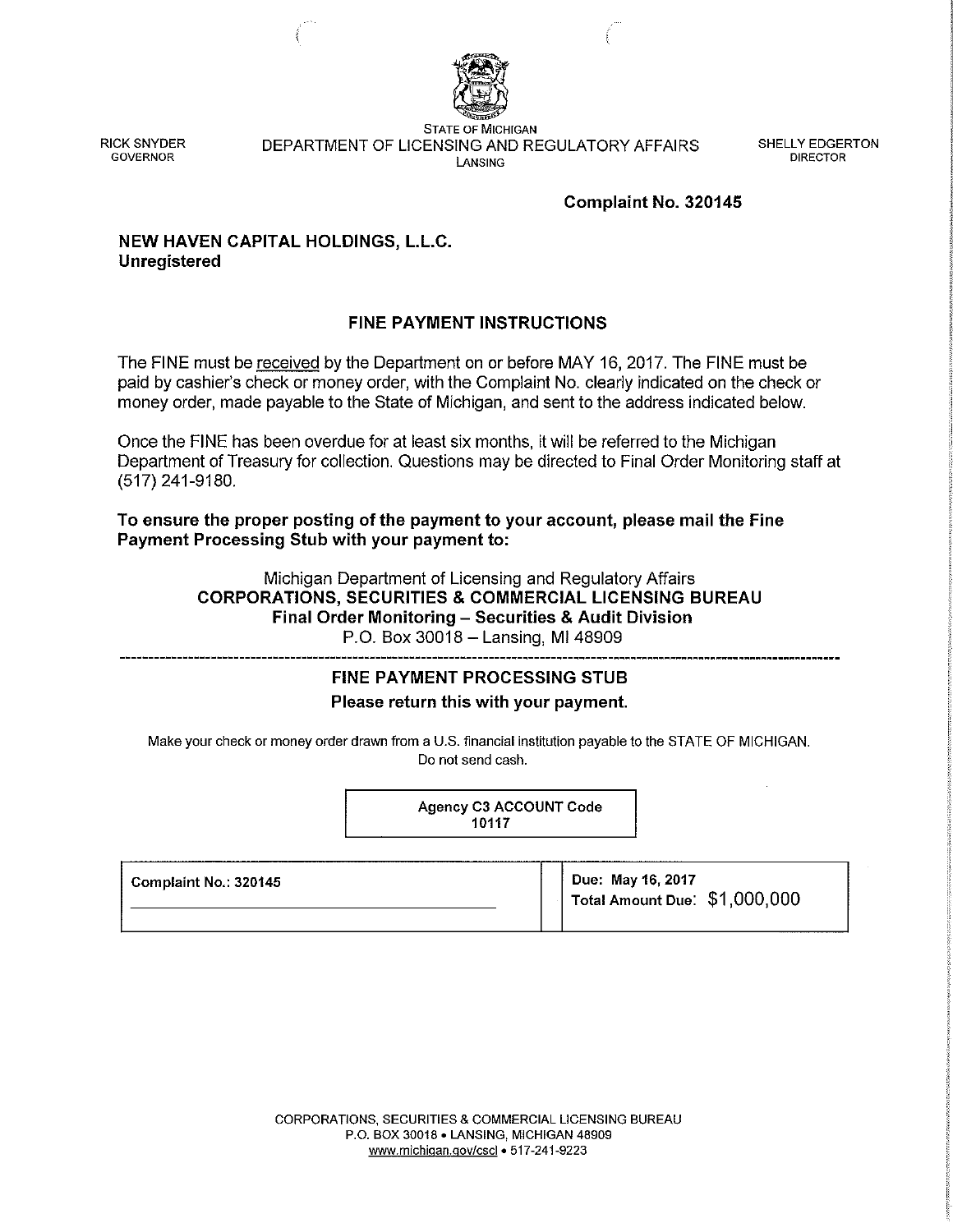## STATE OF MICHIGAN DEPARTMENT OF LICENSING AND REGULATORY AFFAIRS CORPORATIONS, SECURITIES & COMMERCIAL LICENSING BUREAU

In the Matter of: Complaint Nos. 320145 and 320146

NEW HAVEN CAPITAL HOLDINGS, L.L.C. Unregistered

and

SCOTT RICHARD ROOKUS CRD No. 2700223

Respondents.

Issued and entered This  $\mathcal{Z}O^{t}$  day of June, 2014

# NOTICE AND ORDER TO CEASE AND DESIST

The Director of the Corporations, Securities & Commercial Licensing Bureau (the "Bureau"), pursuant to his statutory authority and responsibility to administer and enforce

the Michigan Uniform Securities Act (2002), 2008 PA 551, MCL 451.2101 et seq.

("Securities Act"), hereby orders New Haven Capital Holdings, L.L.C. and Scott Richard

Rookus to cease and desist from continuing to violate the Securities Act, including, but

not limited to, making untrue statements of material facts in the offering and sale of

securities in Michigan. New Haven Capital Holdings, L.L. C. and Scott Richard Rookus

("Respondents") are also notified of the opportunity to request a hearing in this matter.

### **I. BACKGROUND**

#### **A. The Respondents**

1. New Haven Capital Holdings, L.L.C. is a Michigan limited liability company with an address of 1043 Corvette Drive, Jenison, Michigan 49428. New Haven Capital Holdings, L.L.C. submitted a Form D Notice Filing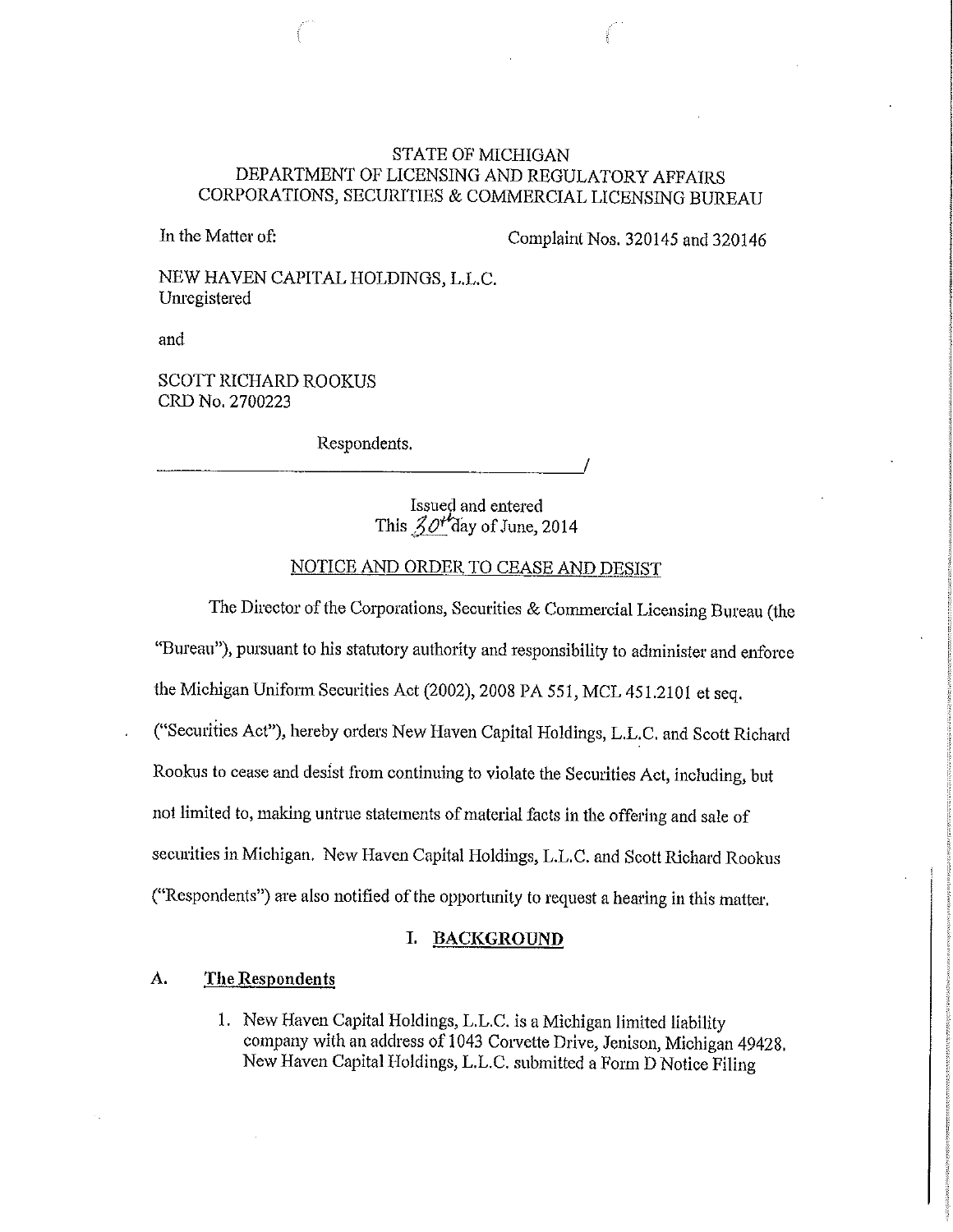under the Securities Act in Michigan on or about January 21, 2010. The company is not registered under the Securities Act in Michigan.

2. Scott Richard Rookus is an individual with an address of 1043 Corvette Drive, Jenison, Michigan 49428. He was registered as a securities agent in Michigan until 2005 and had a Central Registration Depository ("CRD") number of 2700223. According to the CRD, in August 2005, Mr. Rookus was discharged from his employment with Robert W. Baird & Co. Incorporated for violating firm policy. The termination rendered Mr. Rookus's securities agent registration ineffective in Michigan, under Section 402(3) of the Securities Act, MCL 451.2402(3).

## B. Findings of Fact

- 3. Based upon a Statement of Complaint received from a citizen, the Bureau conducted an investigation of the activities of Respondents. The investigation revealed that Respondents made untrue statements of material facts in selling investment securities to Betty Wesolek, an eighty-five year old Michigan resident. On January 21, 2010, the Respondents obtained \$125,000.00 from an investment account belonging to Betty Wesolek. On February 2, 2010, the Respondents obtained \$125,000.00 from an investment account belonging to Betty Wesolek. On May 19, 2010, Respondents obtained \$100,000.00 from an investment account belonging to Betty Wesolek. On August 10, 2010, Respondents obtained \$45,000.00 from an investment account belonging to Betty Wesolek. All funds obtained from the investment account belonging to Betty Wesolek were represented to be loans to Delafield, L.L.C., and Delafield Hospitality Group, L.L.C., both entities in which Scott Rookus had membership interests.
- 4. The investigation revealed that Respondents made untrue statements of material facts in offering disclosure documents provided to Betty Wesolek by misrepresenting the structure of the loans to affiliated entities and the payments to investors. Respondents made untrue statements of material facts by misstating terms of loan interest payments in the offering disclosure documents provided to Betty Wesolek. Respondents made untrue statements of material facts in offering disclosure documents regarding the application of suitability standards for the investments made by Betty Wesolek.

#### II. RELEVANT STATUTORY PROVISIONS

5. Section 501 of the Securities Act, MCL 451.2501, provides the following:

Cease & Desist Order New Haven Capital Holdings, L.L.C. Scott Richard Rookus Complaint Nos. 320145 & 320146 **Page 2** of 6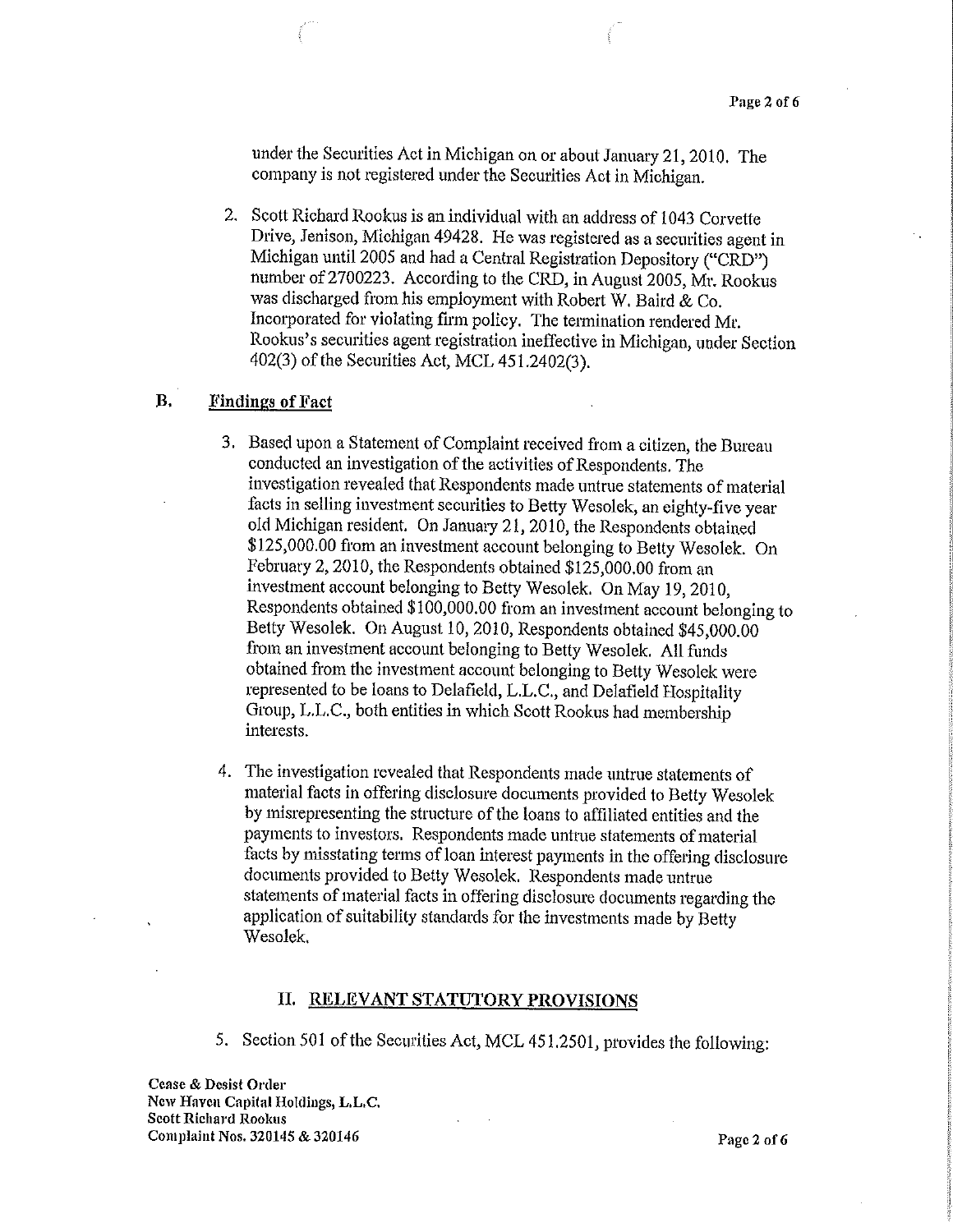It is unlawful for a person, in connection with the offer, sale, or purchase of a security, to directly or indirectly do any of the following:

(a) Employ a device, scheme, or artifice to defraud. (b) Make an untrne statement of a material fact or omit to state a material fact necessary in order to make the statements made, in light of the circumstances under which they were made, not misleading. ( c) Engage in an act, practice, or course of business that operates or would operate as a fraud or deceit on another person.

- 6. Section 604 of the Securities Act, MCL 451.2604, states in relevant part:
	- (1) If the administrator determines that a person has engaged, is engaging, or is about to engage in an act, practice, or course of business constituting a violation of this act or a rule adopted or order issued under this act, the administrator may do 1 or more of the following:
		- (a) Issue an order directing the person to cease and desist from engaging in the act, practice, or course of business or to take other action necessary or appropriate to comply with this act ....

(4) In a fmal order issued under this section, the administrator may do any of the following:

- (a) Impose a civil fine of not more than \$10,000.00 for a single violation of this act or a rule adopted or order issued under this act or \$500,000.00 for multiple violations.
- (b) In addition to a civil fine imposed under subdivision (a), if the violation or violations of this act or a rule adopted or order issued under this act includes an act, practice, or course of business directed at, or that resulted in damage to, any of the following, the administrator may impose a civil fine of not more than \$10,000.00 for a single violation or \$500,000.00 for multiple violations:
	- (i) One or more individuals who are 60 years of age or older.

Cease & Desist Order New Haven Capital Holdings, **L.L.C.**  Scott Richard Rookus Complaint Nos. 320145 & 320146 **Page 3 of 6**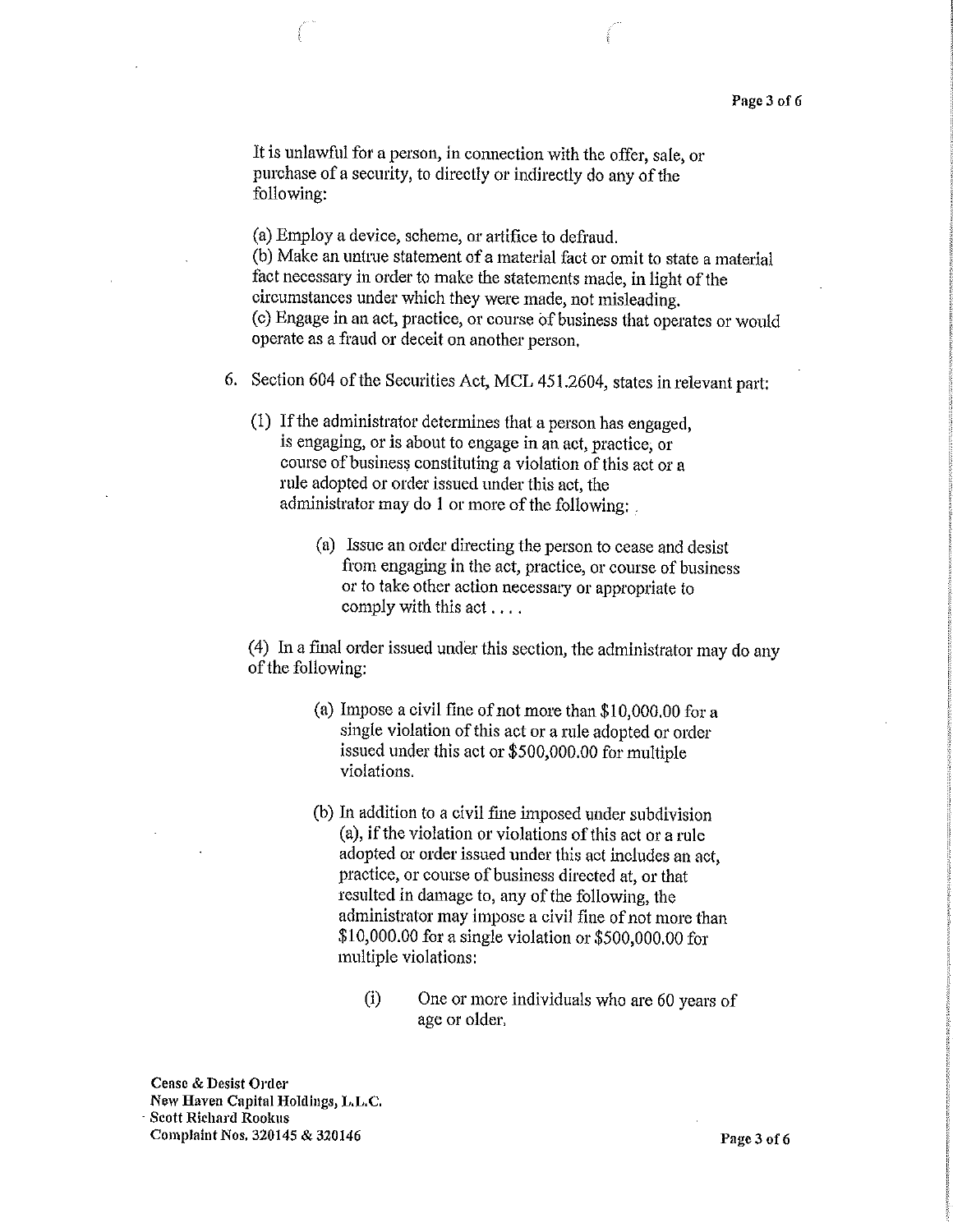- (ii) On or more individuals who the administrator determines were unable to protect their financial interests due to disability or illiteracy or an inability to understand the language of an agreement presented to them.
- (c) Charge the actual cost of an investigation or proceeding for a violation of this act or a rule adopted or order issued under this  $act \ldots$ .

#### III. CONCLUSIONS OF LAW

7. New Haven Capital Holdings, L.L.C. and Scott Richard Rookus unlawfully sold investment securities to a Michigan resident who was over the age of 60, contrary to section 50l(b) of the Securities Act, being MCL 451.2501(b), for which the administrator is authorized to issue an order under section 604(1)(a) of the Securities Act, MCL 451.2604(1)(a).

#### IV. ORDER

IT IS THEREFORE ORDERED, pursuant to section 604 of the Securities Act, MCL 451.2604, that:

- A. Respondents shall immediately CEASE AND DESIST from violating the Securities Act, specifically section 501(b), being MCL 451.250l(b).
- B. The Administrator, pursuant to section 604(4)(a) of the Securities Act, in his Final Order, intends to impose civil fines of \$1,000,000.00 against each of the Respondents for a total fine of \$2,000,000.00.
- C. Pursuant to section 604(2) of the Securities Act, this CEASE AND DESIST ORDER IS IMMEDIATELY EFFECTIVE
- D. Pursuant to section 508 of the Securities Act, MCL 451.2508, a person that willfully violates the Securities Act, or an order issued under the Securities Act, is guilty of a felony punishable by imprisonment for not more than 10 years or a fine of not more than \$500,000.00 for each violation, or both. An individual convicted of violating a rule or order under this act may be fined, but shall not be imprisoned, if the individual did not have knowledge of the rule or order.

Cease & Desist Order New Haven Capital Holdings, L.L.C. Scott Richard Rookus Complaint Nos. 320145 & 320146 **Page 4 of 6** 

 $\mathbf{I}$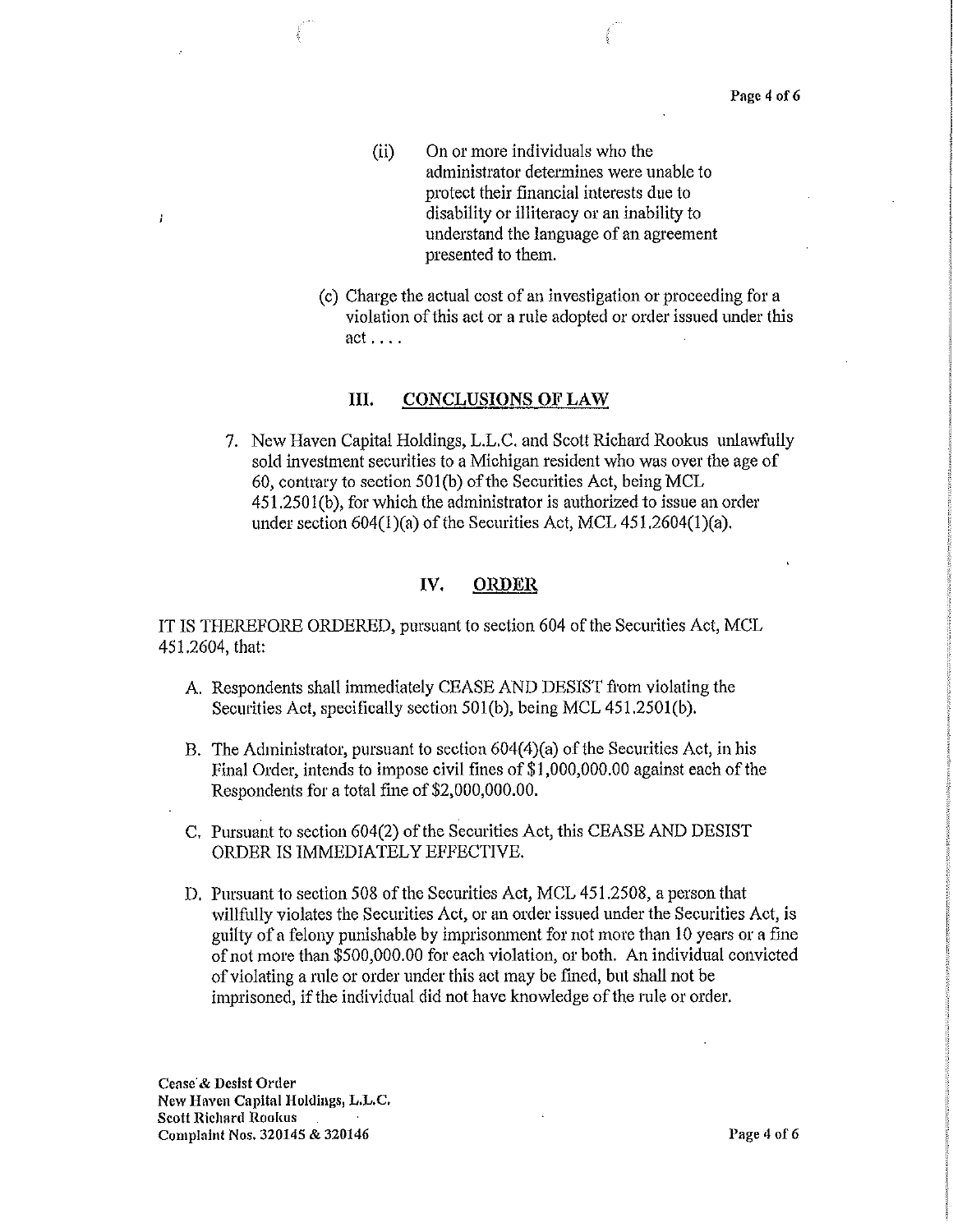## ACCORDINGLY, FAILURE TO COMPLY WITH THIS ORDER MAY SUBJECT YOU TO THESE ADDITIONAL CRIMINAL SANCTIONS, FINES AND/OR PENALTIES.

E. The Administrator retains the right to pursue further administrative action against Respondents under the Securities Act if the Administrator determines that such action is necessary and appropriate in the public interest, for the protection of investors and is authorized by the provisions of the Securities Act.

## V. NOTICE OF OPPORTUNITY FOR HEARING

Section 604 of the Securities Act, MCL 451.2604, provides that Respondents have 30 days beginning with the first day after the date of service of this  $NOTICE AND$ ORDER TO CEASE AND DESIST to submit a written request to the Administrator asking that this matter be scheduled for a hearing, If the Administrator receives a written request in a timely manner, the Administrator shall schedule a hearing within 15 days after receipt of the written request. The written request for a hearing must be addressed to:

> Corporations, Securities & Commercial Licensing Bureau Regulatory Compliance Division - Support & Scheduling Unit P.O. Box30018 Lansing, MI 48909

#### VI. ORDER FINAL ABSENT HEARING REQUEST

- A. Pursuant to section 604 of the Securities Act, MCL 451.2604, the Respondents' failure to submit a written request for a hearing to the Administrator within 30 days after the service date of this NOTICE AND ORDER TO CEASE AND DESIST shall result in this order becoming a FINAL ORDER by operation of law. The FINAL ORDER includes the imposition of the fine cited described in section IV.B., and the fine amounts set forth below will become due and payable to the Administrator within sixty (60) days after the date this order becomes final:
	- i.  $$1,000,000.00 -$  New Haven Capital Holdings, L.L.C., pursuant to section  $604(4)(a)$  of the Act, MCL 451.2604(4)(a).
	- ii. \$1,000,000.00- Scott Richard Rookus, pursuant to section 604(4)(a) of the Act, MCL 451,2604(4)(a).
- B. CIVIL FINE payments should be payable to the STATE OF MICHIGAN and contain identifying information (e.g., name and complaint number) and mailed to the following address:

·cease & Desist Order New Haven Capital Holdings, L.L.C. Scott Richard Roolrns Complaint Nos. 320145 & 320146 **Page 5 of 6** Page 5 of 6